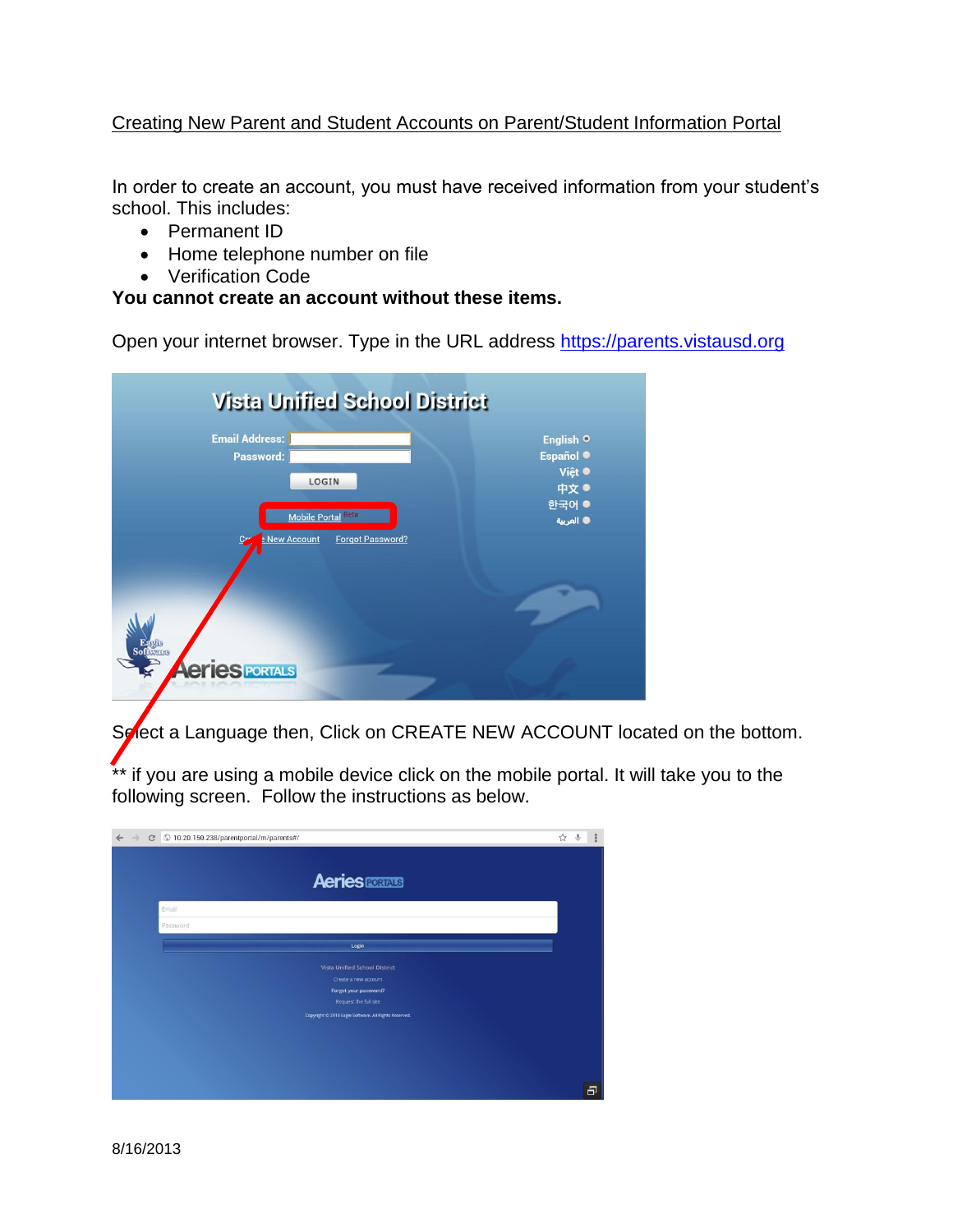| Step 1<br><b>Account Type - Student or Parent/Guardian</b> |                    |  |  |  |
|------------------------------------------------------------|--------------------|--|--|--|
|                                                            | ● Parent ● Student |  |  |  |
| Previous                                                   | Next               |  |  |  |

Parents should click on the circle to the left of Parent.

Students should click the circle to the left of Student.

A dot will appear next to the selected type. !! It is important you select the correct account type.

| Step 2<br><b>Account Information</b>                                                                                                                       | Type in your email address in the Email<br>Address box like the example. |  |  |  |
|------------------------------------------------------------------------------------------------------------------------------------------------------------|--------------------------------------------------------------------------|--|--|--|
| Please Enter The Following Information About Yourself<br>Email Address:<br>vusdparent@vistausd.org                                                         | Retype your email address in the<br>Verify Email Address box.            |  |  |  |
| vusdparent@vistausd.org<br>Verify Email Address:                                                                                                           | Type in a password in the Choose                                         |  |  |  |
| Password:<br>                                                                                                                                              | Password box.<br>Retype the same password in the Retype                  |  |  |  |
| ReType Password:<br><br>A verification email will be sent to your email address from:                                                                      | Password box.                                                            |  |  |  |
| aeriessupport@vistausd.org<br>Before continuing, Please add this email address to your "contacts"<br>"safe senders" list to ensure you receive this email. | Click on NEXT<br>You will be able to change your                         |  |  |  |
| <b>Previous</b><br>Next                                                                                                                                    | password once your account has been<br>created.                          |  |  |  |

## *\*\*E-mail addresses shown are examples only.* **IMPORTANT: YOU MUST OPEN, READ AND FOLLOW THE INSTRUCTIONS IN YOUR EMAIL FIRST IN ORDER TO CONTINUE CREATING YOUR ACCOUNT.**

| Step 3<br><b>Email Verification</b>                                                                                                                                                                       |  |  |  |  |  |
|-----------------------------------------------------------------------------------------------------------------------------------------------------------------------------------------------------------|--|--|--|--|--|
| A verification email has been sent to your email address from:<br>aeriessupport@vistausd.org<br>Click the "Confirm" link provided in that email or copy and paste the<br>Email Code into the field below: |  |  |  |  |  |
| Email Code:<br>Previous<br><b>Next</b>                                                                                                                                                                    |  |  |  |  |  |



**DO NOT** click on << Previous or Next>> in step 3 yet. You must first open your email in a separate browser window. (See below) Once you have confirmed your email address you may continue. If you do not receive the confirmation e-mail within a few minutes, please check your Spam or Junk E-mail folder.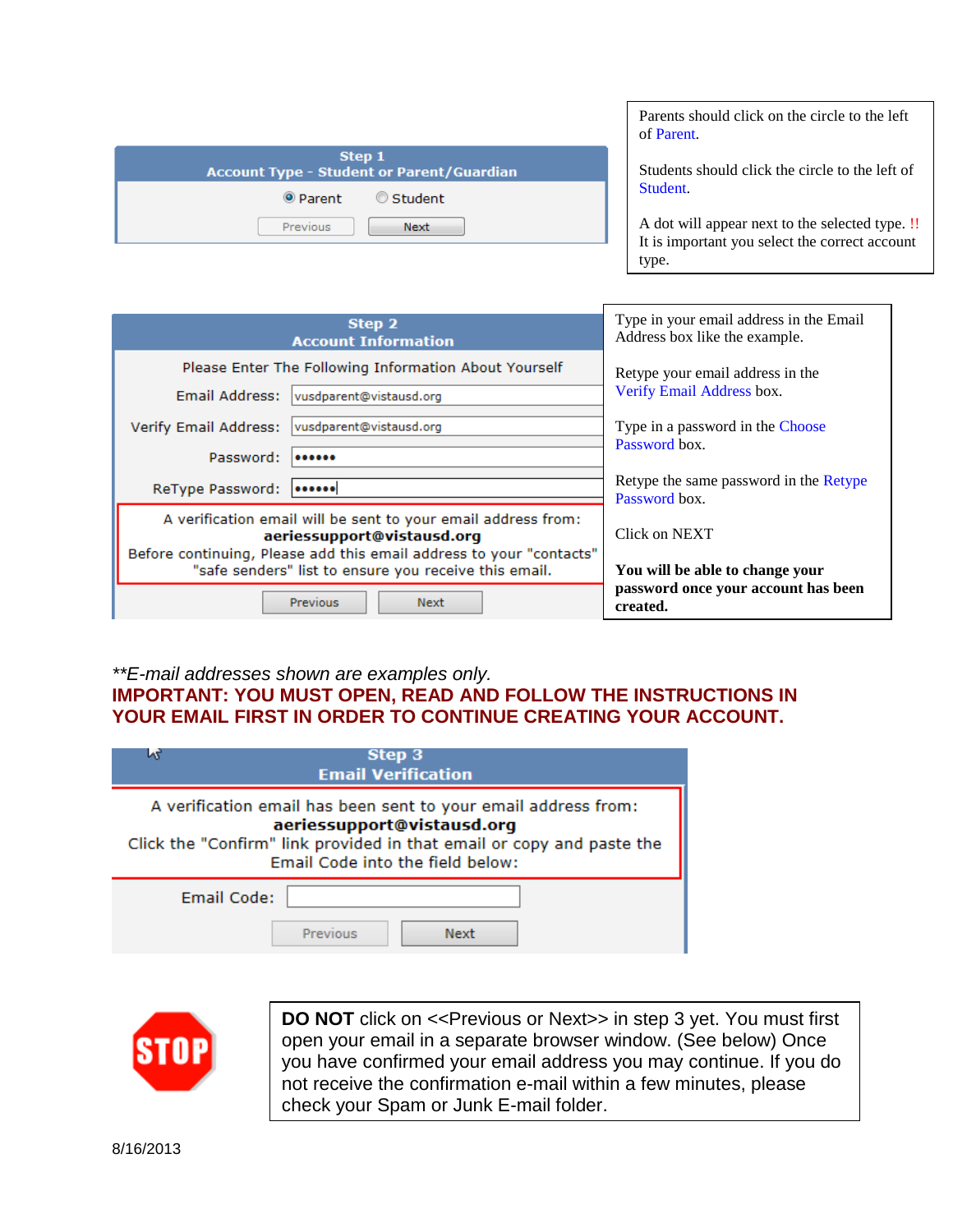Open your email program. Open the email from donotreplyl@vistausd.org. You will receive a message similar to the example below. Please click on the Confirm Current Email Address link in the email message.

| <b>Aeries Account Verification</b><br>from donotreply@vistausd.org to you                                                                                                                                                                                                                                                                   | 9:52 |
|---------------------------------------------------------------------------------------------------------------------------------------------------------------------------------------------------------------------------------------------------------------------------------------------------------------------------------------------|------|
| Thank you for registering for an Aeries account. In order to ensure the account was requested by you, please click on the appropriate link below or copy and paste the URL into the Address bar of your browser.<br>If you can, please click on the following links to confirm or reject this account:<br><b>Confirm This Email Address</b> |      |
| <b>Reject This Email Address</b><br>If you are unable to click the links above, you need to copy and paste the following URL into your web browser's Address bar.                                                                                                                                                                           |      |
| You will then be prompted for the following information which you can copy and paste into the page:<br><b>Email Address</b><br>Email Code                                                                                                                                                                                                   |      |

If the link does not work, please follow the remaining directions in the email. **DO NOT DO BOTH**. These remaining directions are **ONLY** used if the Confirm Current Email Address link does not work.

| <b>Final Step</b><br><b>Login to Aeries</b><br>Thank you for confirming your email address. You may now login to Aeries<br>and link your account to a student.<br>Return to Login Page |  | This window will appear once you<br>have clicked on Confirm Email<br>Address in the previous screen.<br>Click on the link Return to Login.<br>Enter your e-mail address and<br>password you created. |
|----------------------------------------------------------------------------------------------------------------------------------------------------------------------------------------|--|------------------------------------------------------------------------------------------------------------------------------------------------------------------------------------------------------|
| Step 1<br><b>Student Verification</b>                                                                                                                                                  |  |                                                                                                                                                                                                      |
| Please Enter The Following Information About Your Student                                                                                                                              |  |                                                                                                                                                                                                      |
| Student Permanent ID Number:                                                                                                                                                           |  |                                                                                                                                                                                                      |
| Student Home Telephone Number:                                                                                                                                                         |  |                                                                                                                                                                                                      |
| <b>Verification Code:</b>                                                                                                                                                              |  |                                                                                                                                                                                                      |
| Previous<br>Next                                                                                                                                                                       |  |                                                                                                                                                                                                      |

*Please use the information provided to you by your child's school. Note: If your e-mail address is already in our database, this step happens automatically, and you can follow the screen prompts to finish the account setup process.*

If your e-mail is not in our database you will need to enter the information provided by the school. Enter the Student Permanent ID number.

- Enter the Student Home Telephone
- Number
- **•** Enter the Verification Code